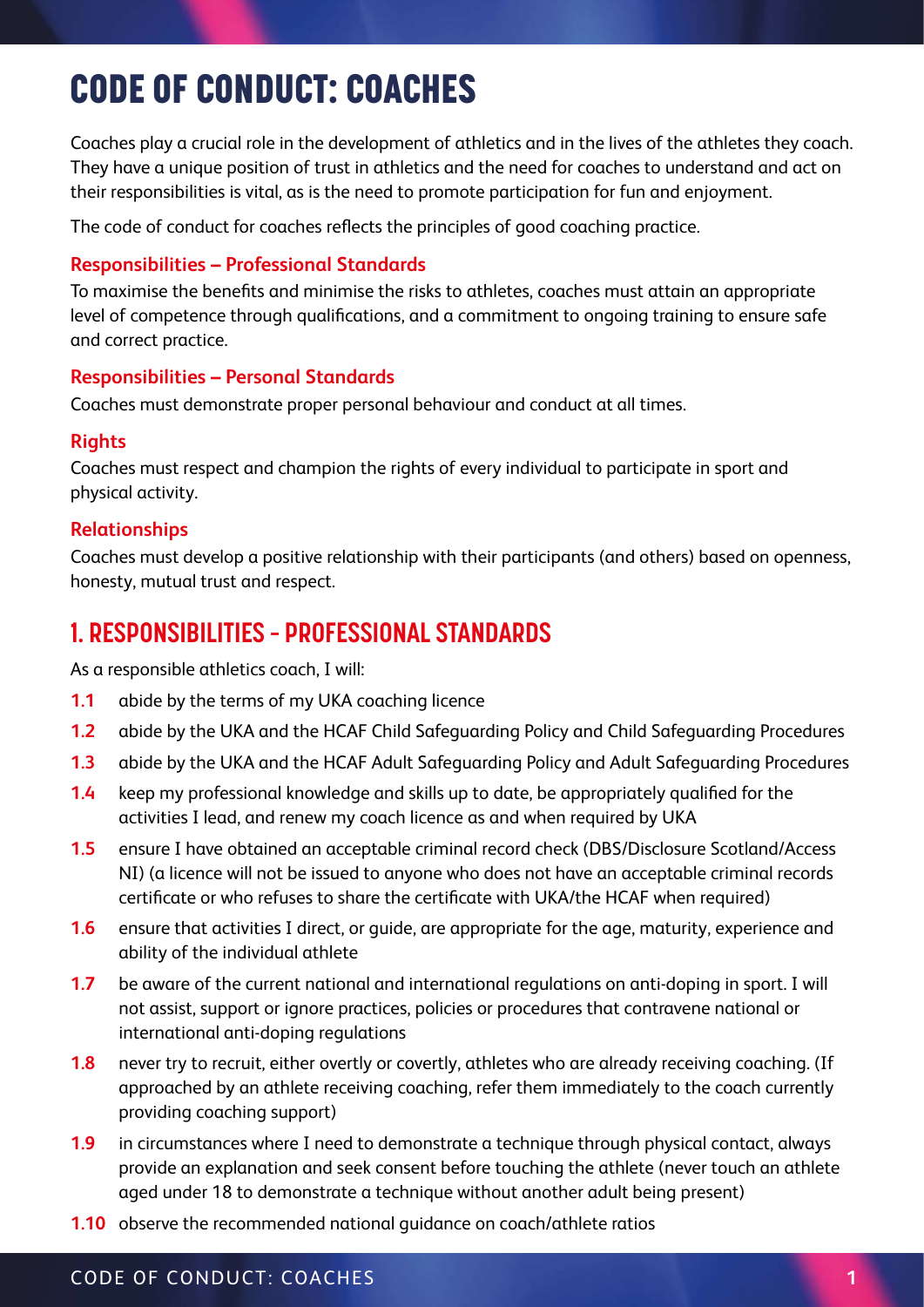**1.11** cooperate fully with others involved in the sport such as technical officials, team managers, other coaches, doctors, physiotherapists, sport scientists and representatives of the governing body in the best interests of the athlete.

## **2. RESPONSIBILITIES – PERSONAL STANDARDS**

As a responsible athletics coach, I will:

- **2.1** consistently promote positive aspects of the sport (e.g. fair play) and never condone rule violations or adopt or encourage the use of prohibited or age-inappropriate substances or techniques
- **2.2** never engage in the massage of an athlete under the age of 18 years. I understand that I require an up-to-date and recognised qualification in sports massage or another relevant qualification from a recognised body or authority to engage in the massage of an athlete over 18 years
- **2.3** follow the relevant guidance for coaches on social media use and not post on social media any content which is inappropriate or offensive
- **2.4** be aware that my attitude and behaviour directly affects the behaviour of athletes under my supervision
- **2.5** avoid swearing, abusive language and irresponsible or illegal behaviour, including behaviour that is dangerous to me or others, acts of violence, bullying, harassment, and physical and sexual abuse
- **2.6** avoid destructive behaviour and leave athletics venues as I find them
- **2.7** not carry or consume alcohol or illegal substances while coaching or attending events directly linked to coaching
- **2.8** avoid carrying any items that could be dangerous to me or others, excluding athletics equipment used in the course of my athletics activity
- **2.9** challenge inappropriate behaviour and language by others and report any suspected misconduct by other coaches or other people involved in athletics to the club, HCAF/UKA Safeguarding Team as soon as possible
- **2.10** act ethically, professionally and with integrity, and take responsibility for your actions.

### **3. RIGHTS**

As a responsible athletics coach, I will:

- **3.1** provide coaching services without discrimination on grounds of age, gender, sexual, cultural, ethnic, disability or religious preference
- **3.2** respect the rights, dignity and worth of every athlete and treat everyone equally, regardless of background or ability
- **3.3** make the athlete's health and welfare my primary and overriding concern
- **3.4** respect the athlete's right to self-determination when deciding who they are coached by
- **3.5** respect the right of all athletes to an independent life outside of athletics
- **3.6** report any accidental injury, distress, misunderstanding or misinterpretation to the parents/ carers and Club Welfare Officer as soon as possible
- **3.7** never exert undue influence to obtain personal benefit or reward
- **3.8** in no way undermine, put down or belittle other coaches or practitioners, or allow those behaviours to exist within the athletes and groups that I lead / manage – including those behaviours towards other athletes or groups of athletes.

#### CODE OF CONDUCT: COACHES **2**